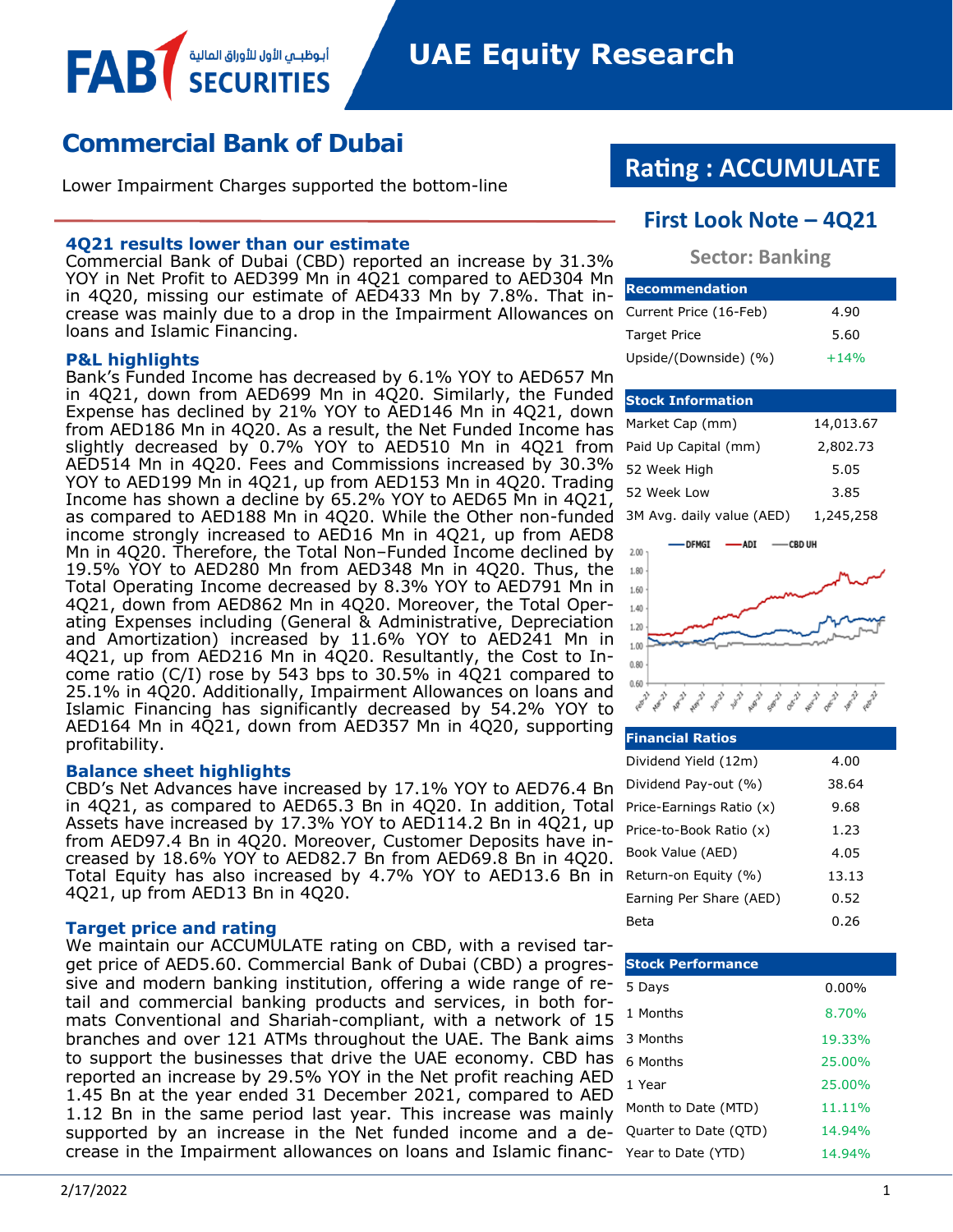#### **UAE Equity Research: Commercial Bank of Dubai (CBD) – 4Q21**

أبوظبـي الأول للأوراق المالية<br>SECURITIES FAB

ing. The Bank's Net funded income has shown an advance by 10.1% YOY to reach AED 2.08 Bn in the final year of 2021, mainly attributed to a drop by 37.6% YOY in the Funded expense standing at AED 611 Mn in 2021, down from AED 979 Mn in 2020. This was offset by a decline in the Funded income to AED 2.69 Bn, compared to AED 2.87 Bn in 2020. Moreover, the Net Fees and commissions grew by 14% YOY to AED 742 Mn. While the Bank has shown a decline in both Trading income and Other Non-funded income to AED 229 Mn and AED 3 Mn, respectively for the full year of 2021. Therefore, the Total Non-funded income has reduced by 10.2% YOY reaching AED 975 Mn from AED 1.09 Bn in 2020. Resultantly, the Total Operating income increased by 2.7% YOY to AED 3.05 Bn, as compared to AED 2.97 Bn in the year ended 2020. Whereas the Operating expenses increased by 7.2% YOY to AED 865 Mn in 2021, driven by an increase in both G&A and D&A expenses. Thus, the Cost to income (C/I) ratio stood at 27.3% in 2021. Furthermore, the Bank's Impairment allowances on loans and Islamic financing declined by 15.2% YOY to AED 902 Mn, down from AED 1.06 Bn in 2020, supporting the profitability. Meanwhile, the Bank is still maintaining a strong balance sheet with a robust increase by 17.3% YOY in the Total Assets to AED 114.2 Bn in 2021. The Net advances were up by 17.1% YOY to AED 76.4 Bn in the year ended 2021. Similarly, the Customer deposits have increased by 18.6% YOY to AED 82.7 Bn, up from AED 69.8 Bn in 2020. As a result, the ADR ratio has declined by 119 bps to 92.4% in the end of 2021, as compared to 93.6% in the same period last year. Additionally, the Bank has shown an increase by 253 bps and 16 bps in ROE and ROA to 13.2% and 1.37%, respectively in 2021, through improving in the product capability and deeper customer relationships. On the other hand, the Bank's NIM and NIS decline both to 4% in 2021, due to subdued growth in the system credit. The Capital Adequacy Ratio (CAR) dropped to 15.82%, down from 16.65% in 2020. In addition, the Common Equity (CET1) ratio stood at 12.13% compared to 12.71% in 2020. Whereas the Eligible Liquid Assets Ratio (ELAR) rose to 18.71% in 2021. This reflects the bank's strong Capital and Liquidity ratios, all above the regulatory limits. The Board of Directors have proposed a cash dividend of 50% which is equivalent to 25.88 fils per share. Based on our analysis, we maintain an ACCMULATE rating on the stock.

#### **CBD - Relative Valuation**

|                | 2017  | 2018  | 2019  | 2020  | 2021 |
|----------------|-------|-------|-------|-------|------|
| PE(x)          | 13.89 | 12.20 | 10.00 | 12.50 | 9.66 |
| P/B(x)         | 1.54  | 1.52  | 1.37  | 1.30  | 1.23 |
| Dividend yield | 4.0%  | 4.1%  | 4.1%  | 4.0%  | 5.1% |

FABs Estimate & Co Data

#### **CBD - P&L**

| AED mm                                            | 4Q20   | 3Q21   | 4Q21   | 4Q21F  | Var       | YOY Ch    | QOQ Ch    | 2020     | 2021   | <b>Change</b> |
|---------------------------------------------------|--------|--------|--------|--------|-----------|-----------|-----------|----------|--------|---------------|
| Funded income                                     | 699    | 714    | 657    | 778    | $-15.6%$  | $-6.1%$   | $-8.0\%$  | 2,865    | 2,689  | $-6.1%$       |
| Funded expense                                    | $-186$ | $-156$ | $-146$ | $-171$ | $-14.4%$  | $-21.0%$  | $-6.0%$   | $-979$   | $-611$ | $-37.6%$      |
| <b>Net funded income</b>                          | 514    | 558    | 510    | 607    | $-15.9%$  | $-0.7%$   | $-8.5%$   | 1,887    | 2,078  | 10.1%         |
| Fees and commissions                              | 153    | 159    | 199    | 226    | $-11.8%$  | 30.3%     | 25.7%     | 651      | 742    | 14.0%         |
| Trading income                                    | 188    | 86     | 65     | 83     | $-20.9%$  | $-65.2%$  | $-24.1%$  | 387      | 229    | $-40.8%$      |
| Other non-funded income                           | 8      | 12     | 16     | 29     | $-44.5%$  | <b>NM</b> | 28.4%     | 48       | 3      | $-92.8%$      |
| <b>Total non-funded income</b>                    | 348    | 257    | 280    | 337    | $-16.8%$  | $-19.5%$  | 9.2%      | 1,086    | 975    | $-10.2%$      |
| <b>Total operating income</b>                     | 862    | 815    | 791    | 944    | $-16.2%$  | $-8.3%$   | $-3.0%$   | 2,972    | 3,053  | 2.7%          |
| General and administrative expenses               | $-209$ | $-208$ | $-233$ | $-218$ | 6.7%      | 11.3%     | 12.3%     | $-779$   | $-835$ | 7.2%          |
| Depreciation and amortization                     | $-7$   | -8     | -8     | $-7$   | 6.8%      | 19.5%     | 6.3%      | $-28$    | $-30$  | 6.3%          |
| <b>Operating Expenses</b>                         | $-216$ | $-215$ | $-241$ | $-226$ | 6.7%      | 11.6%     | 12.1%     | -807     | $-865$ | 7.2%          |
| Pre provision profit                              | 646    | 600    | 550    | 718    | $-23.5%$  | $-14.9%$  | $-8.3%$   | 2,165    | 2,188  | 1.1%          |
| Impair allow. on loans & adv and Islam-<br>ic fin | $-357$ | $-243$ | $-164$ | $-301$ | $-45.7%$  | $-54.2%$  | $-32.8%$  | $-1,063$ | $-902$ | $-15.2%$      |
| Recoveries                                        | 7      | 30     | 25     | 13     | 92.8%     | NΜ        | $-17.3%$  | 24       | 75     | NΜ            |
| Impairment allowances on AFS invest-<br>ment      | $-2$   | $-13$  | $-16$  | $-1$   | <b>NM</b> | <b>NM</b> | 23.9%     | $-17$    | $-41$  | 139.4%        |
| Share of profit of assoc.                         | 10     | 1      | 4      | 4      | $-2.2%$   | $-57.1%$  | <b>NM</b> | 6        | 12     | 92.4%         |
| <b>Net profit</b>                                 | 304    | 375    | 399    | 433    | $-7.8%$   | 31.3%     | 6.5%      | 1,120    |        | 1,451 29.5%   |
| FABS estimate & Co Data                           |        |        |        |        |           |           |           |          |        |               |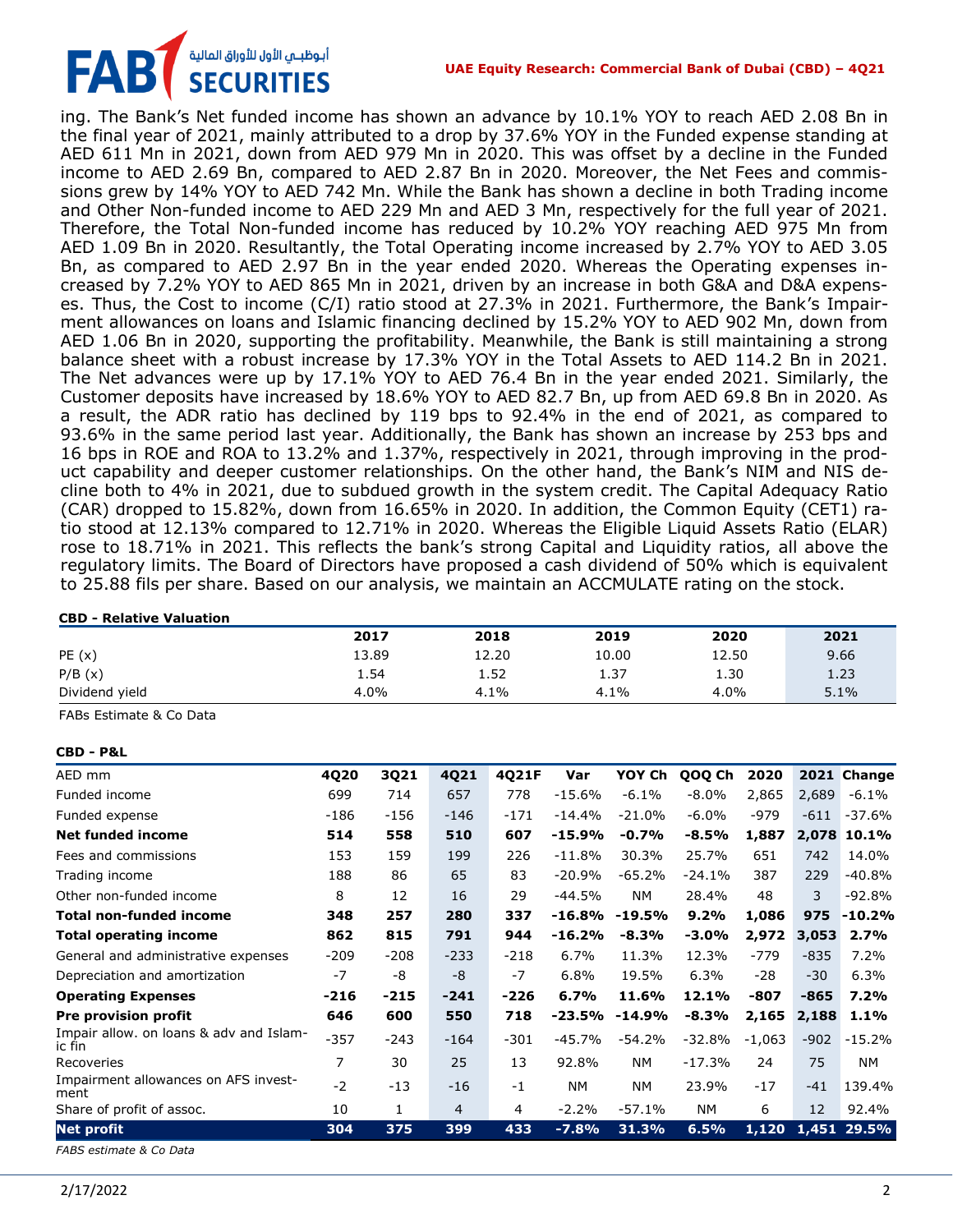# أبوظبـي الأول للأوراق المالية<br>SECURITIES **FAB**

#### **CBD - KPI**

| AED mm          | 4Q20  | 3Q21    | 4Q21  | YOY Ch  | QQQ Ch | 2020  | 2021    | Change  |
|-----------------|-------|---------|-------|---------|--------|-------|---------|---------|
| Net FI/OI       | 59.6% | 68.5%   | 64.5% | 492     | $-394$ | 63.5% | 65.5%   | 205     |
| <b>NIM</b>      | 5.6%  | 4.4%    | 4.1%  | $-150$  | -25    | 5.4%  | $4.0\%$ | $-134$  |
| <b>NIS</b>      | 5.7%  | 4.4%    | 4.1%  | $-152$  | $-26$  | 5.4%  | $4.0\%$ | $-135$  |
| Fees & comms/OI | 17.7% | 19.5%   | 25.2% | 746     | 575    | 21.9% | 23.4%   | 150     |
| Trading/OI      | 6.0%  | 6.4%    | 7.5%  | 150     | 112    | 7.5%  | 7.2%    | $-24$   |
| Cost to income  | 25.1% | 26.4%   | 30.5% | 543     | 409    | 27.2% | 27.3%   | 11      |
| Impairment/PPP  | 54.4% | 37.7%   | 28.1% | $-2633$ | $-958$ | 48.5% | 37.6%   | $-1093$ |
| NP/OI           | 35.3% | 46.0%   | 50.5% | 1523    | 449    | 37.7% | 45.7%   | 805     |
| <b>ROAE</b>     | 2.6%  | $3.2\%$ | 3.0%  | 39      | $-14$  | 9.7%  | 10.9%   | 127     |
| <b>ROAA</b>     | 0.3%  | 0.4%    | 0.4%  | 5       | 0      | 1.2%  | 1.4%    | 16      |

*FABS estimate & Co Data*

#### **CBD - Key B/S items**

| AED mm                   | 4Q20    | 1Q21    | <b>2Q21</b> | 3Q21     | 4Q21    | YOY Ch |
|--------------------------|---------|---------|-------------|----------|---------|--------|
| <b>Net advances</b>      | 65,289  | 69,598  | 74,044      | 74,898   | 76,441  | 17.1%  |
| QOQ change               | 3.7%    | 6.6%    | 6.4%        | 1.2%     | $2.1\%$ |        |
| <b>Total assets</b>      | 97,362  | 102,471 | 112,767     | 107,752  | 114,213 | 17.3%  |
| QOQ change               | 5.0%    | 5.2%    | 10.0%       | $-4.4%$  | 6.0%    |        |
| <b>Customer deposits</b> | 69,751  | 70,902  | 79,820      | 75,812   | 82,722  | 18.6%  |
| QOQ change               | $9.0\%$ | 1.7%    | 12.6%       | $-5.0\%$ | 9.1%    |        |
| <b>Total equity</b>      | 12,954  | 12,623  | 12,966      | 13,275   | 13,567  | 4.7%   |
| QOQ change               | 23.1%   | $-2.6%$ | 2.7%        | 2.4%     | 2.2%    |        |

*FABS estimate & Co Data*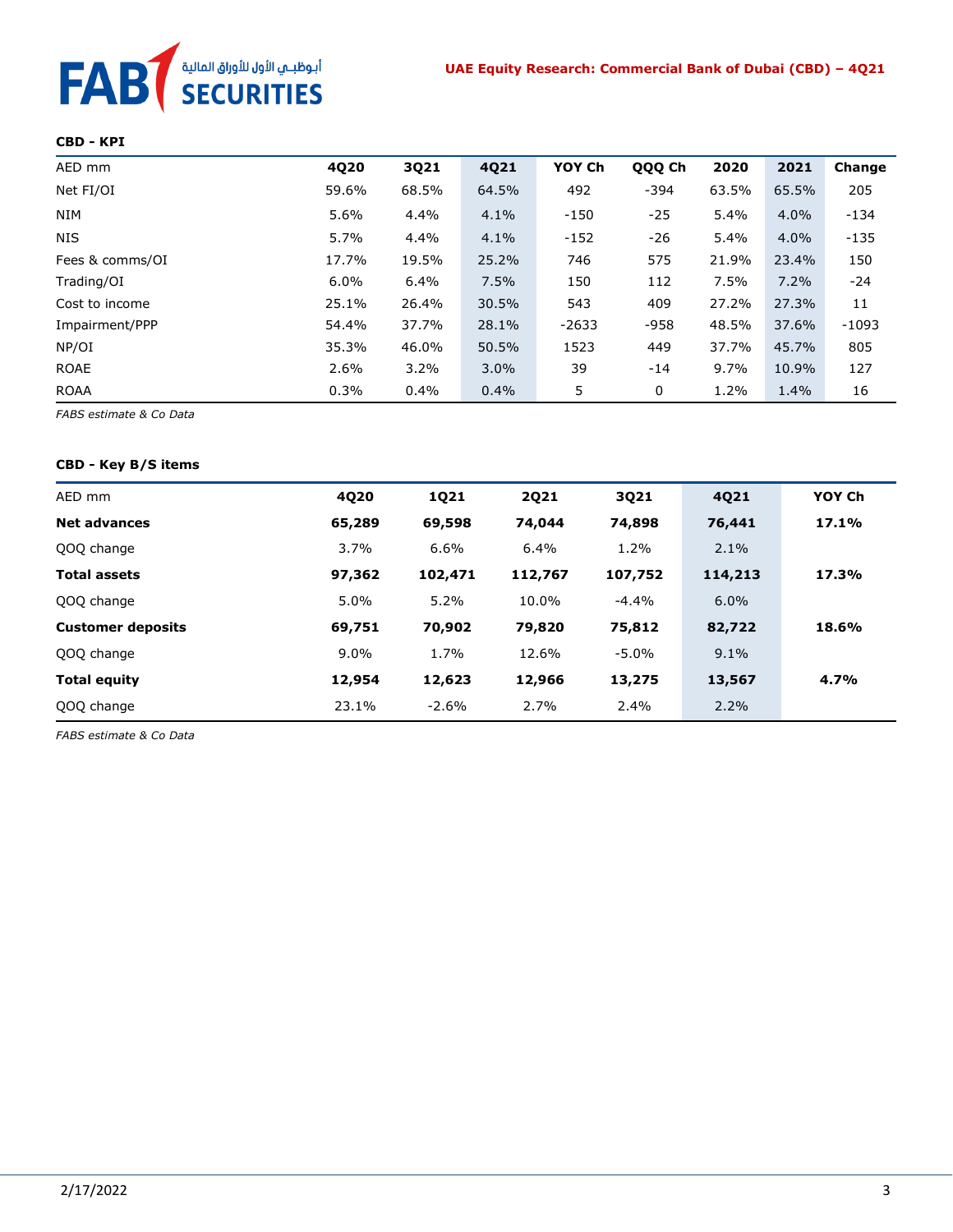#### **Research Rating Methodology:**

| Rating            | Upside/Downside potential       |
|-------------------|---------------------------------|
| <b>BUY</b>        | Higher than $+15%$              |
| <b>ACCUMULATE</b> | Between $+10\%$ to $+15\%$      |
| <b>HOLD</b>       | $1$ ower than $+10\%$ to $-5\%$ |
| <b>REDUCE</b>     | Between -5% to -15%             |
| <b>SELL</b>       | Lower than $-15%$               |

#### **FAB Securities Contacts:**

# **Research Analysts** Ahmad Banihani +971-2-6161629 [ahmad.banihani@Bankfab.com](mailto:ahmad.banihani@Bankfab.com) **Sales & Execution** Abu Dhabi Head Office Trading Desk  $+971-2-6161700/1$  [Online Trading Link](http://www.nbad.com/countries/en-ae/Brokerage/WhatWeOffer/Pages/OnlineTrading.aspx) +971-2-6161777 Institutional Desk +971-4-4245765 Sales and Marketing +971-2-6161703

#### **DISCLAIMER**

This report has been prepared by FAB Securities (FABS), which is authorised by the UAE Securities and Commodities Authority, licensing registration number 604002, and is a member of the Abu Dhabi Securities Exchange and Dubai Financial Market. The information, opinions and materials contained in this report are provided for information purposes only and are not to be used, construed, or considered as an offer or the solicitation of an offer or recommendation to sell or to buy or to subscribe for any investment security or other financial instrument. The information, opinions and material in this report have been obtained and derived from publicly available information and other sources considered reliable without being independently verified for their accuracy or completeness. FABS gives no representation or warranty, express or implied, as to the accuracy and completeness of information and opinions expressed in this report. Opinions expressed are current as of the original publication date appearing on the report only and the information, including the opinions contained herein, are subject to change without notice. FABS is under no obligation to update this report. The investments referred to in this report might not be suitable for all recipients. Recipients should not base their investment decisions on this report and should make their own investigations, and obtain independent advice, as appropriate. Any loss or other consequences arising from the uses of material contained in this report shall be the sole and exclusive responsibility of the recipient and FABS accepts no liability for any such loss or consequence. The value of any investment could fall as well as rise and the investor may receive less than the original amount invested. Some investments mentioned in this report might not be liquid investments, which could be difficult to realise in cash. Some investments discussed in this report could be characterised by high level of volatility, which might result in loss. FABS owns the intellectual property rights and any other material contained in this report. No part of this report may be reproduced, utilised or modified in any form either in whole or in part or by any electronic, mechanical or other means, now known or hereafter invented, including photocopying and recording, or stored in any retrieval system without the prior consent of FABS in writing. While utmost care has been taken to ensure that the information provided is accurate and correct, neither FABS, nor its employees shall, in any way, be responsible for the contents. By accepting this document, the recipient agrees he/she has read the above disclaimer and to be bound by the foregoing limitations/ restrictions.